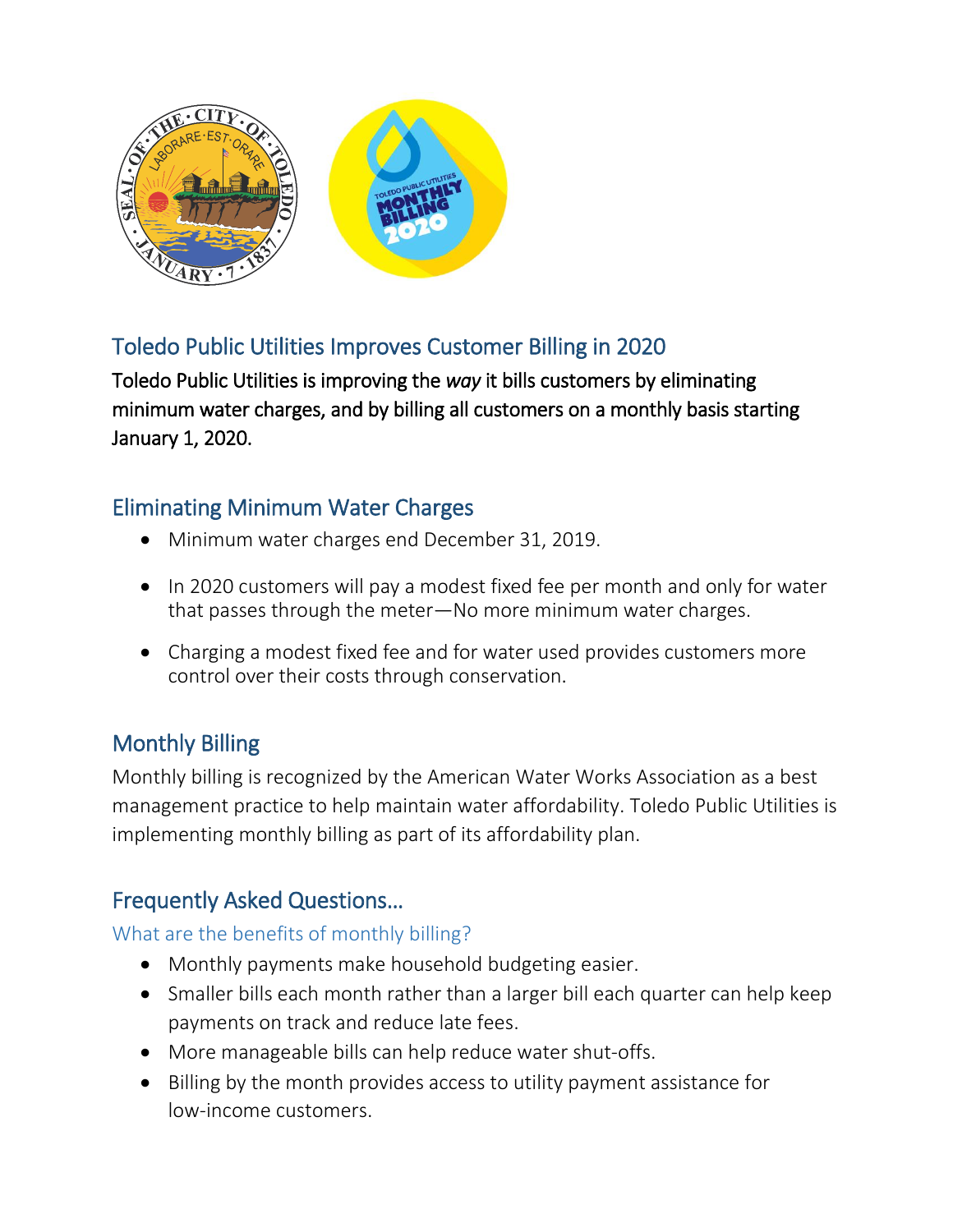### What do I need to know?

- Customers should pay their quarterly bills as usual through 2019.
- Watch for bill messages on utility bills starting October 1 and a monthly billing brochure in mailed statements, at the Customer Walk-In Center at 420 Madison Avenue, at Toledo-Lucas County Public Library branches and select community events.
- Those who receive VOLUNTARY monthly statements in November and/or December may choose to begin paying by the month early. (Customers who do not make the voluntary payments will pay remaining 2019 balances in addition to their January payment when monthly billing starts.)
- In January, all customers will be billed with payments due on a monthly basis.

#### How often will my meter be read?

Customers should anticipate two monthly estimates and then an actual read to "true up" the account every three months. As always, customers may call in their meter reading to be billed for actual usage. Those who choose to do so should call in the actual meter read as soon as possible after receiving estimated statements.

#### How will monthly billing affect the senior discount program?

Low Income/Senior/Disabled Homeowner Utility Discounts remain in effect.

### Will monthly billing affect fixed prices such as refuse, water minimum, and sewer fixed?

When monthly billing begins for all customers in January of 2020, all utility and refuse expenses will be paid in 12 smaller payments, rather than 4 larger payments. The major change is that there will be a modest fixed fee for water and volume charges based on usage only—no more minimum water charges.

#### Will costs go up because of monthly billing?

No. However, costs for utility services will gradually increase over time. Customers *will* have greater control of their costs because charges will be tied directly to water usage.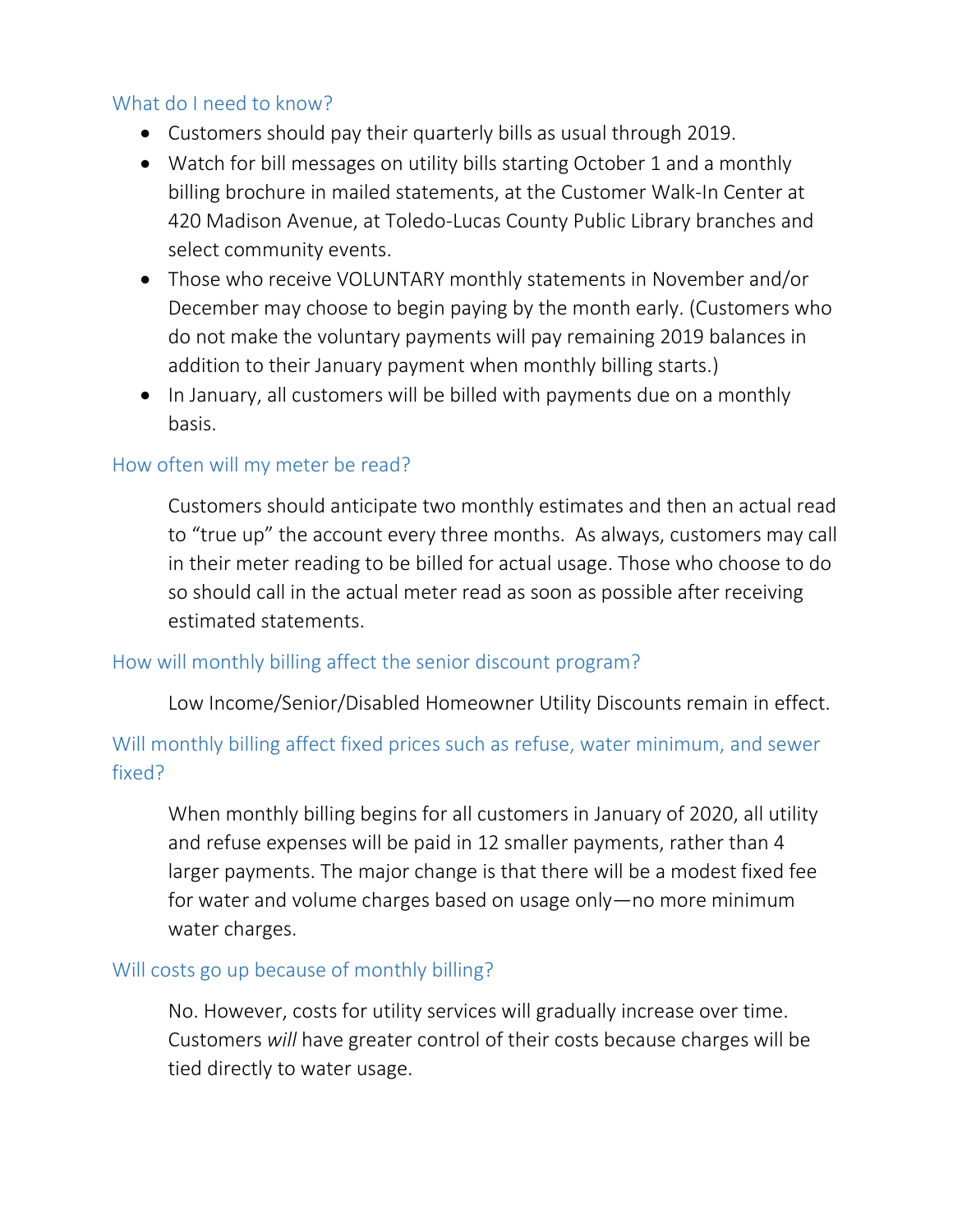#### What did I hear about monthly billing yet in 2019?

In the remaining months of 2019, VOLUNTARY monthly statements will be sent to customers who received their last regular quarterly statements in October and November. These will be based on minimum charges plus any additional volume charges plus fixed fees divided by three. The voluntary payments are not required, but paying them will reduce the next bills.

Note: If voluntary payments are not made, customers will pay remaining 2019 balances in addition to their January payment when monthly billing begins.

### Will installment plans be affected?

Current installment plans for customers will continue as usual, with new charges billed on a monthly basis. At this time, installment plans will not be included on monthly billing statements.

#### More questions?

Email [dpucustomerservice@toledo.oh.gov](mailto:dpucustomerservice@toledo.oh.gov) or call 419-245-1800.

# "Go Green" with Paperless Billing

- Choose paperless billing to receive a \$1 credit for each utility statement that is not printed and mailed.
- Paperless billing customers are notified by email that utility bills are ready for viewing online-- Amounts due and due dates are also prominently displayed.
- Consumers who "Go Green" with paperless billing are contributing to a more sustainable environment.
- Participants must be utility account holders.
- Sign up for paperless billing as an option from the Online Billing portal available from the Public Utilities Customer Service link at [www.toledo.oh.gov.](http://www.toledo.oh.gov/)